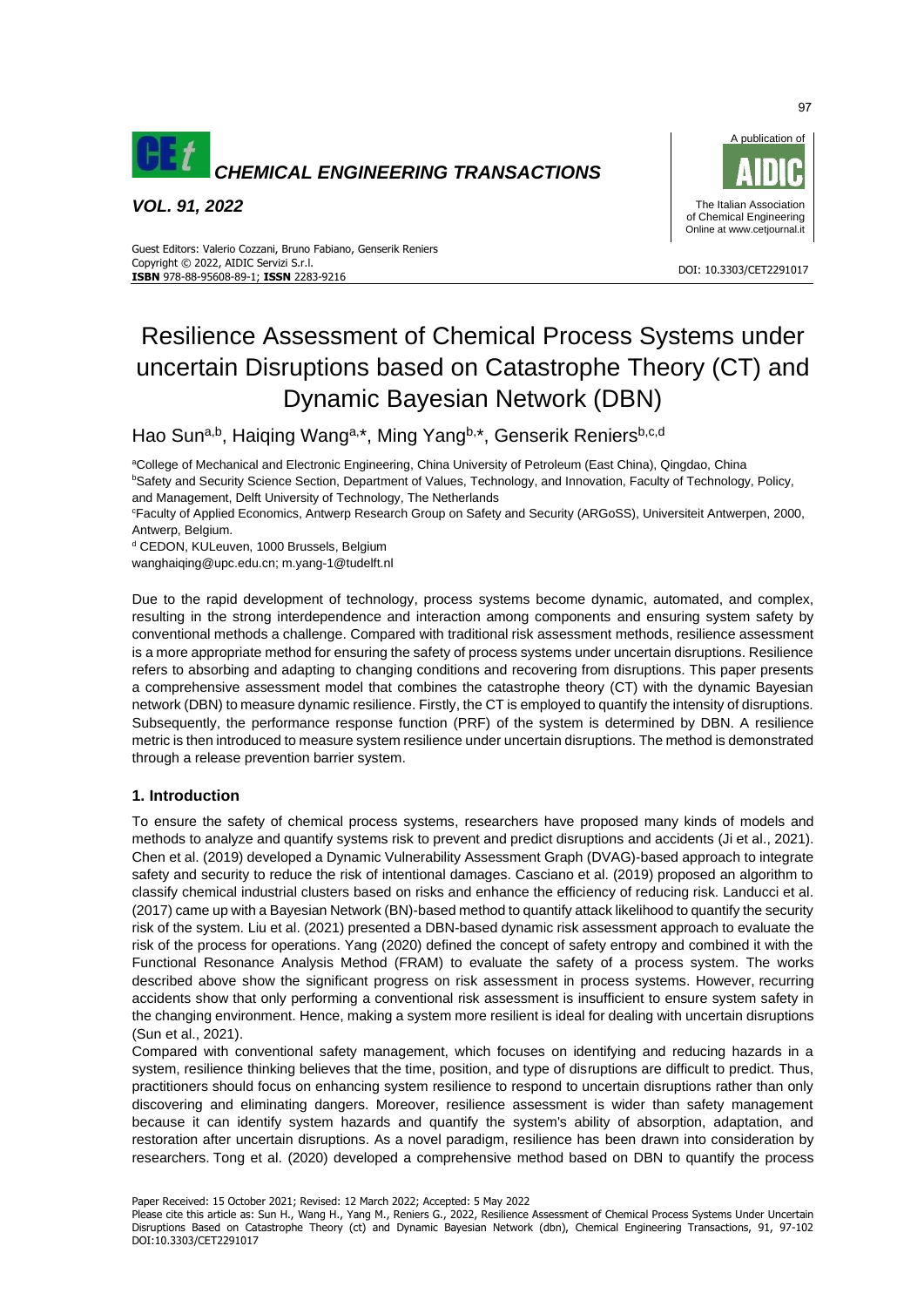system resilience. Sun et al. (2021) introduced a novel approach based on DBN to assess the resilience of safety barriers for the processing system. Zhang et al. (2021) used DBN to measure the dynamic resilience of an engineering system after a disruptive event. Cai et al. (2021) presented a DBN-based method to quantify the dynamic resilience of an engineering system in the context of multi-disruptions. However, few researchers consider the influence of disruption intensity when quantifying system resilience. As a solution to make up for the problem, the present study aims to develop a comprehensive approach, which combines CT with DBN, to measure system resilience and ensure system safety under uncertain disruptions. Firstly, an evaluation index system is developed to analyze the potential disruptions. CT is then utilized to quantify the comprehensive intensity of disruptions to determine the failure probability of components under the disruption. After that, the DBN model is employed to determine the performance change of the system after a disruption occurs. Finally, the PRF quantifies the system resilience. The proposed methodology is briefly presented in the next section.

## **2. The proposed methodology**

#### **2.1 Establishment of evaluation system for the disruptions**

Before determining the intensity of the disruption, the first task is to develop an evaluation index system to classify the disruptions and help to determine the intensity of disruptions. The evaluation index system comprises three main layers, goal layer, criteria layer, and alternative layer. In this study, the goal layer is the comprehensive intensity of disruptions. The criteria layer is different types of disruption, which can be determined by the environment, position, and system reports of the processing system. The alternative layer is elements of the different types of disruption.

#### **2.2 Catastrophe theory**

Catastrophe theory (CT) was developed by Thom et al. (1973), a mathematical theory describing the relationship between state variables and control variables in the system when external conditions change. CT can be utilized to research catastrophic phenomena characterized by discontinuous variation. Besides, it can describe the dynamic process to prevent catastrophes. Compared with Analytical Hierarchy Process (AHP) and Fuzzy Analytical Hierarchy Process (FAHP), CT can determine the evaluation results without assigning weights to indexes. Based on the mechanism of the normalized function, CT can ensure reasonable results.

Potential function  $f(x_n, y_m)$  is employed to describe the relationship between variables and system states, where *x<sup>n</sup>* illustrates the system state variables, *n* is the number of state variables, *y<sup>m</sup>* indicates system control variables, *m* represents the number of control variables. The term "potential" indicates the system has a trend capability, which is determined by the interaction and relationship among the system variables and relative relationship with the external condition.

When *n* and *m* are equal to 1, which means there are one system state variable and one control variable, the model of CT is called fold catastrophe. The expression of the potential function is shown in Eq(1), and its normalized formula is expressed as Eq(2) (Thom et al., 1973).

$$
f(x) = x^3 + ux \tag{1}
$$

$$
x_a = u^{1/2} \tag{2}
$$

Likewise, when *n=*1 and *m=*2, the model of CT is called cusp catastrophe. The expression of the potential function is shown in Eq(3), and its normalized formula is expressed as Eq(4).

$$
f(x) = x^4 + ux^2 + vx
$$
  
\n
$$
x_a = u^{1/2}, x_b = v^{1/3}
$$
\n(3)

When  $n=1$  and  $m=3$ , the model of CT is called swallowtail catastrophe. The potential function and its normalized formula are shown in Eq(5) and Eq(6), respectively.

$$
f(x) = x^5 + ux^3 + vx^2 + wx
$$
\n(5)

$$
x_a = u^{1/2}, x_b = v^{1/3}, x_c = w^{1/4}
$$
 (6)

When  $n=1$  and  $m=4$ , the model of CT is called butterfly catastrophe. The potential function and its normalized formula are shown in Eq(7) and Eq(8), respectively.

$$
f(x) = x^6 + ux^4 + vx^3 + wx^2 + tx \tag{7}
$$

$$
x_a = u^{1/2}, x_b = v^{1/3}, x_c = w^{1/4}, x_d = t^{1/5}
$$
 (8)

When  $n=1$  and  $m=5$ , the model of CT is called wigwam catastrophe. The potential function and its normalized formula are shown in Eq(9) and Eq(10), respectively.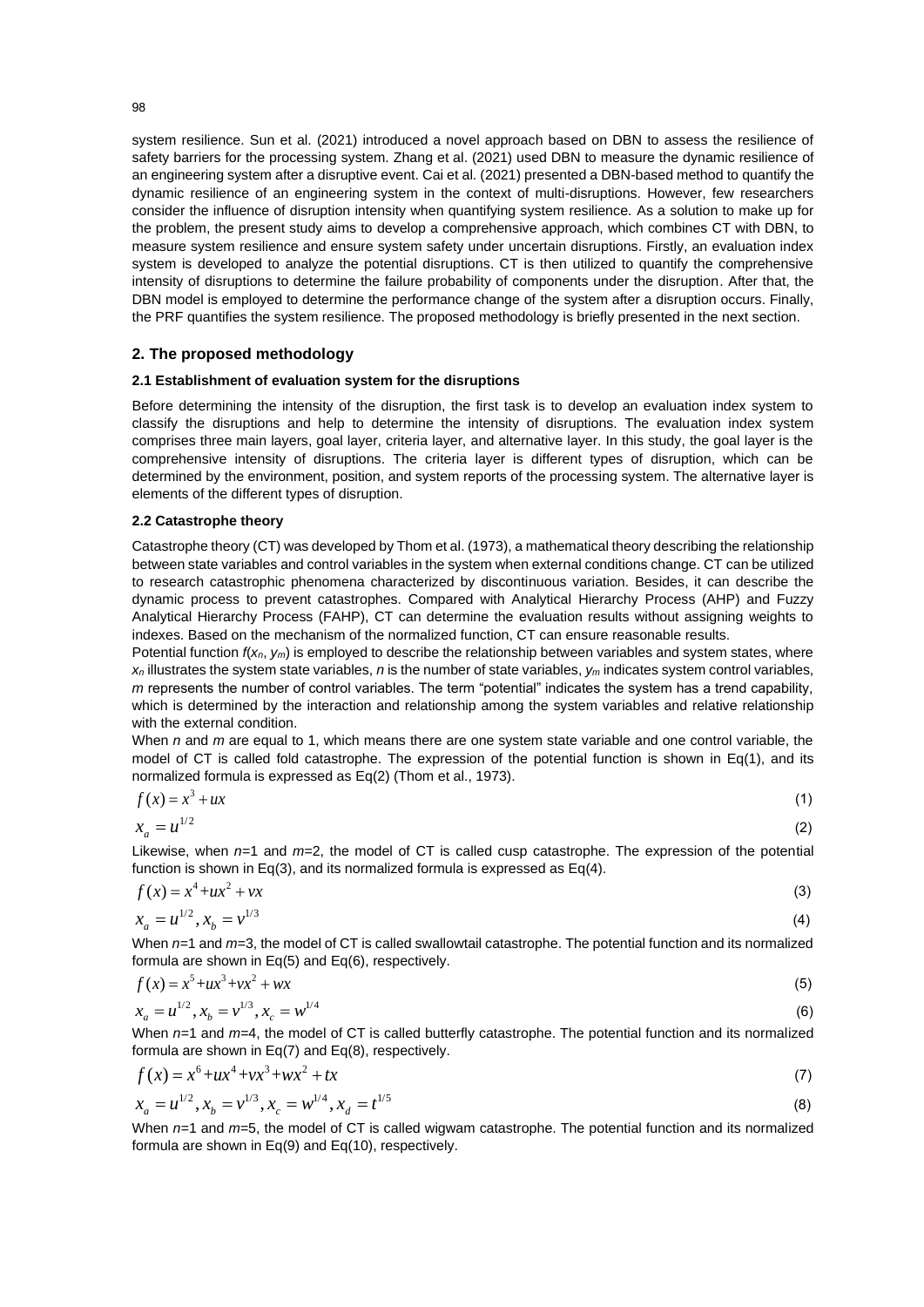$$
f(x) = x^7 + ux^5 + vx^4 + wx^3 + tx^2 + sx
$$
 (9)

$$
x_a = u^{1/2}, x_b = v^{1/3}, x_c = w^{1/4}, x_d = t^{1/5}, x_e = s^{1/6}
$$
\n(10)

Once the values are obtained by normalized formulas, two situations that should be determined: i) complimentary, which means that the control variables are correlated, and they may influence each other. In this situation, the membership function value is the mean value of the normalized value; ii) non-complementary, indicating the control variables are not relevant. In this case, the membership function value is the minimum value of the normalized value. The specific description of CT can be seen in Wu et al. (2021) and Chen et al. (2018). The current study uses CT to measure the comprehensive intensity of disruption based on the evaluation index system.

#### **2.3 Dynamic Bayesian network (DBN)**

As an extension of Bayesian Networks (BN) in the time domain, DBN can be used to quantify the dynamic probability of consequence (Khan et al., 2015). The relationship among time slices can be described by transition probabilities, which can be calculated by expert knowledge or failure rate and repair rate. The structure of DBN is shown in Figure 1.



*Figure 1: The structure of DBN*

When disruption occurs, the prior probability of basic events will increase rapidly. The magnitude of the increase depends on the intensity of the disruptions (*I*) determined by CT. The greater the *I*, the higher the prior probability. The prior probability of nodes can be determined by Eq. (11). When the prior probability of each component is determined, the system performance can be obtained. Thus, the resilience metric developed by Sun et al. (2021) is used to quantify the resilience of the RPB.

$$
P_{I} = \frac{I}{I+1} \tag{11}
$$

where *P<sup>I</sup>* indicates the prior probability of nodes under the disruption, *I* represent the intensity of the integrated disruption.

#### **3. Case study**

On August 6, 2012, a leakage accident originated from a pipe rupture in a crude distillation unit in the Chevron Richmond refinery occurred, resulting in a fire accident eventually (CSB, 2014). The release prevention barrier of the Chevron Richmond refinery crude unit is employed to demonstrate the proposed methodology. The specific information of the process is shown in Figure 2.



*Figure 2: Schematic diagram of the Chevron Richmond refinery crude unit*

99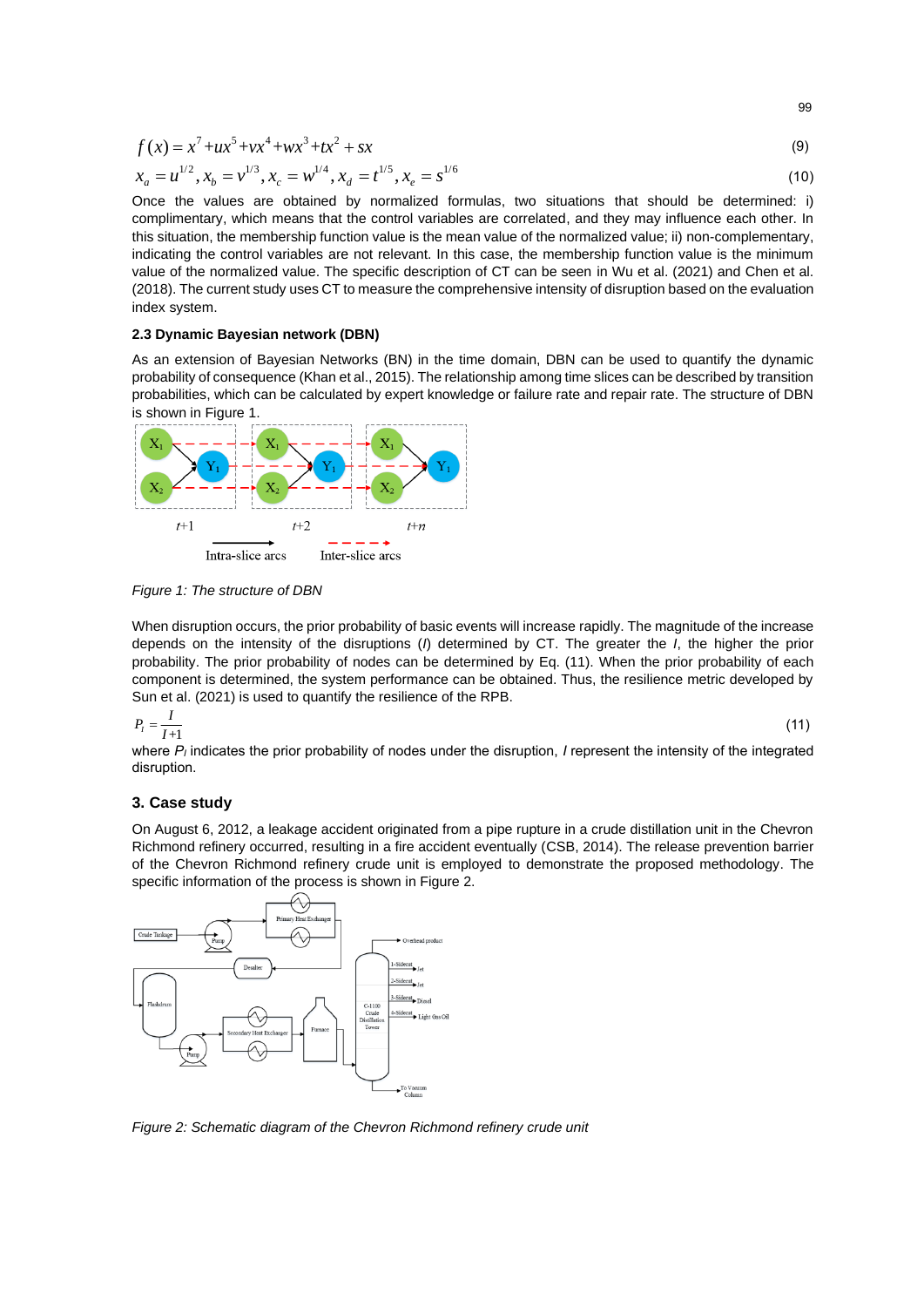#### **3.1 Identifying disruptions and intensity based on CT**

Before determining the intensity of disruptions (*I*), the category of disruptions should be identified first. The evaluation index system aims to determine and classify the elements of each category in detail.

(1) Selection of goal layer. The goal layer is the top layer, which is the main target of the evaluation system. The comprehensive intensity (*I*) of the disruptions is set as the goal layer in this case. (2) Selection of criteria layer. The disruptions are divided into four primary categories based on published works of peer researchers, including geophysical factors, climatological factors, meteorological factors, hydrological factors (Ricci et al., 2021). Note that when practitioners decide to employ the proposed method, they can determine the category of disruptions based on the system's characteristics, details, process, etc. For example, the potential natural events should be identified by the position and environment of the system or plant. (3) Selection of an alternative layer. Those four main categories have their elements. For example, natural events comprise geophysical factors (e.g., earthquake, landslide, volcano, etc.), meteorological factors (e.g., storm and lighting), hydrological factors (e.g., flooding), and climatological factors (e.g., wildfire) (Ricci et al., 2021).

The disruption evaluation index system of the Chevron Richmond refinery crude unit consists of three criteria layers and 10 alternative layers. These indexes cover the main disruptions that affect the plant. The specific evaluation index system is shown in Figure 3.



*Figure 3: The evaluation index system of disruption intensity for the system*

The CT method is employed to determine the intensity of disruptions. In the beginning, the overall analysis of the comprehensive disruptions for the Chevron Richmond refinery crude unit is carried out by experts. According to the characteristics of [geographic](javascript:;) [position](javascript:;) and corresponding climatic conditions, plant reports, and relative documents, each index of the evaluation system is scored by experts. The score range from 0 to 1, and the higher the score, the greater the impact of the disruption on the system and the greater the comprehensive intensity (*I*) of the disruption. The disruption intensity (*I*) grade consists of five degrees, very low (VL), low (L), moderate (M), high (H), and very high (VH). The specific degrees are shown in Table 1.

*Table 1 The grade of the disruption intensity (I)*

| Grade | Meaning  | Range of disruption intensity (I) |  |  |
|-------|----------|-----------------------------------|--|--|
|       | Very low | (0,0.2)                           |  |  |
|       | Low      | (0.2, 0.4)                        |  |  |
| Ш     | Moderate | (0.4, 0.6)                        |  |  |
| IV    | High     | (0.6, 0.8)                        |  |  |
| V     | Very     | (0.8, 1.0)                        |  |  |

In the light of the abovementioned conditions, the score of each index identified by experts is shown in Table 2. The normalized formulas are utilized to determine the normalized value of each index based on the CT. Due to the variables of criterion layer  $B_1$ ,  $B_2$ ,  $B_3$ , and  $B_4$  having 4, 1, 3, and 2 variables, respectively, the normalized values of indexes can be determined by Eq(8), Eq(2), Eq(6), and Eq(4) respectively. Owing to the correlation between these four indexes, the non-complimentary principle is selected to determine the membership function value of the criterion. The specific process is shown in Table 2. It can be seen that the comprehensive disruption is 0.94. In accordance with the Eq. (11), the prior probability of the factors in DBN affected by the disruptions can be determined.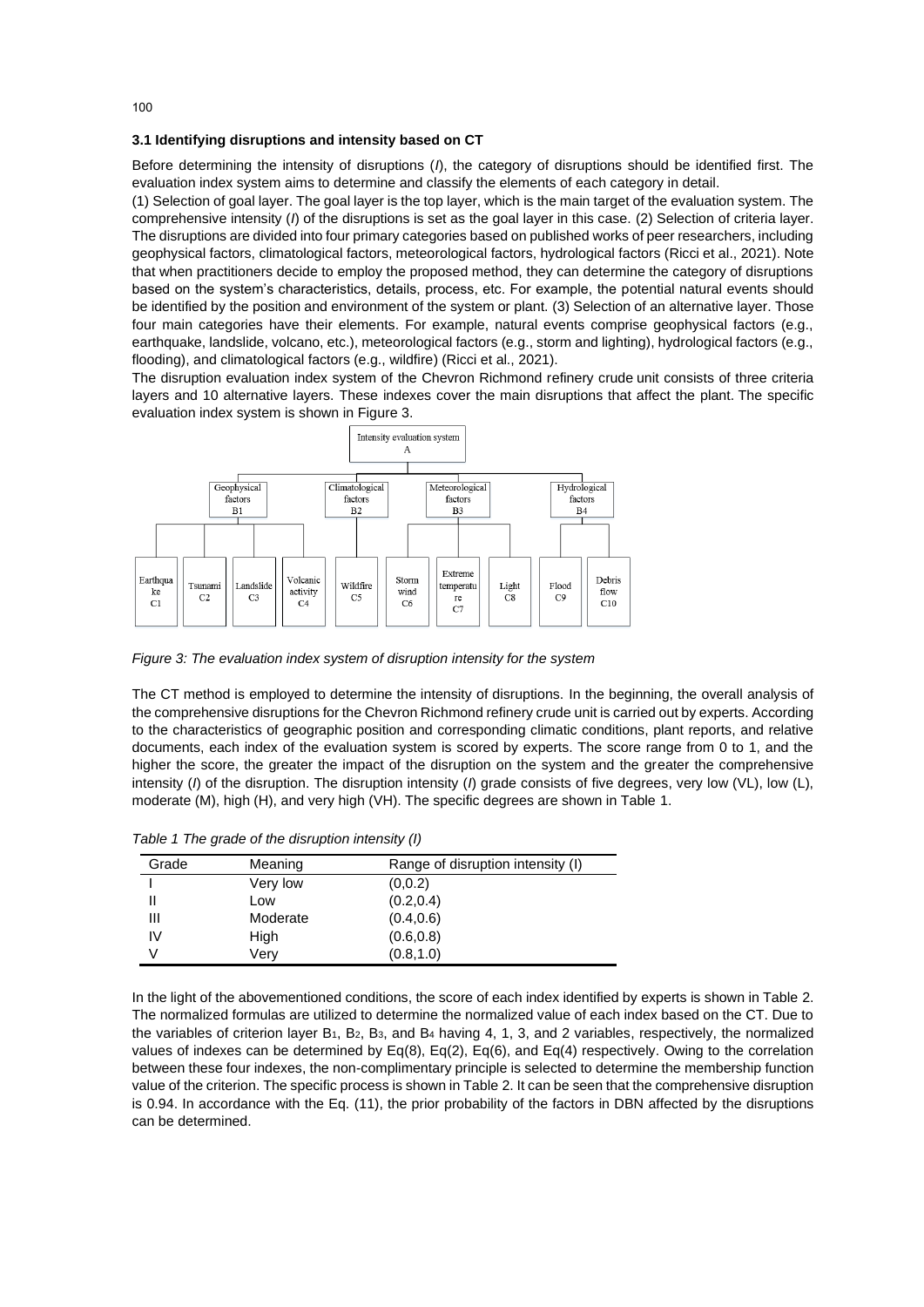| Evaluation index |                | Score | Normalized  | Value<br>of | Normalized  | Comprehensive    |
|------------------|----------------|-------|-------------|-------------|-------------|------------------|
|                  |                | of    | value<br>οf | criterion   | value<br>of | value of<br>goal |
|                  |                | index | index (C)   | layer (B)   | criterion   | layer $(A)$      |
|                  |                | (C)   |             |             | layer $(B)$ |                  |
| Geophysical      | C1             | 0.99  | 0.99        | 0.92        | 0.96        | 0.94             |
| factors          | C <sub>2</sub> | 0.87  | 0.95        |             |             |                  |
| (B1)             | CЗ             | 0.66  | 0.90        |             |             |                  |
|                  | C4             | 0.41  | 0.84        |             |             |                  |
| Climatological   | C <sub>5</sub> | 0.79  | 0.89        | 0.89        | 0.94        |                  |
| factors          |                |       |             |             |             |                  |
| (B2)             |                |       |             |             |             |                  |
| Meteorological   | C <sub>6</sub> | 0.69  | 0.83        | 0.90        | 0.95        |                  |
| factors          | C7             | 0.76  | 0.91        |             |             |                  |
| (B3)             | C8             | 0.90  | 0.97        |             |             |                  |
| Hydrological     | C <sub>9</sub> | 0.89  | 0.94        | 0.95        | 0.97        |                  |
| factors          | $C_{10}$       | 0.90  | 0.97        |             |             |                  |
| (B4)             |                |       |             |             |             |                  |

*Table 2 Evaluation results of the disruption intensity (I)*

#### **3.2 Quantification of the system resilience**

The DBN model for the release prevention barrier (RPB) is developed and shown in Figure 4, which is employed to quantify the performance change of the RPB. The system performance under the normal condition (i.e., before the disruption) should be identified by the DBN. The initial data (i.e., prior probability, failure rate, and repair rate) of each component of the DBN model are identified by historical data (e.g., OREDA and relevant literature) and expert judgment (Cai et al., 2021). The comprehensive intensity (*I*) of the natural disruption is employed to measure the prior probability of each component under the disruption condition. Thus, the PRF of the system under the normal and disruption condition can be determined. According to the aforementioned above, the resilience of the RPB can be presented in Figure 5.



*Figure 4: The DBN model for the RPB*



*Figure 5: The resilience for the RPB*